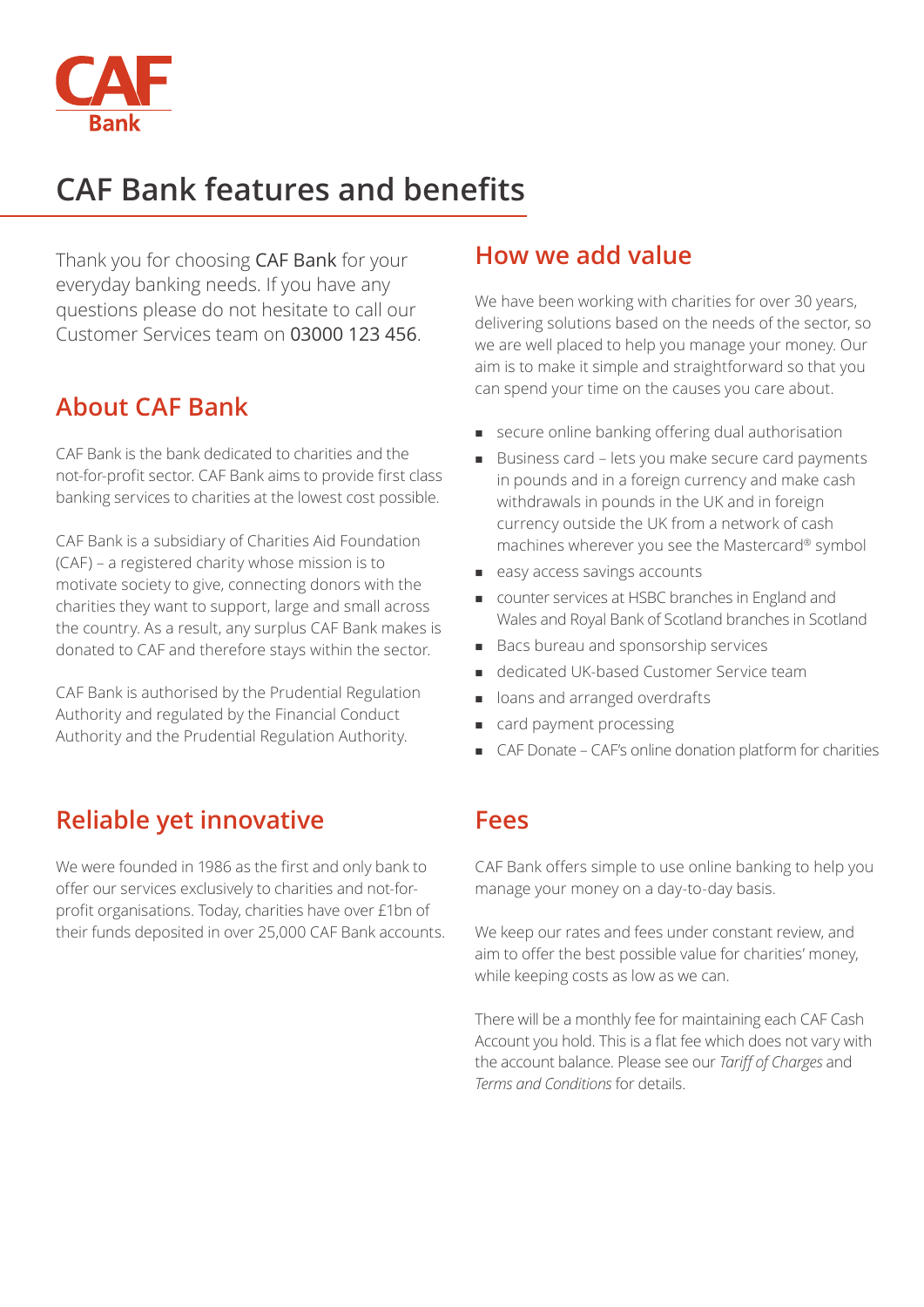# **CAF Cash current account**

Simple and straightforward day-to-day banking, designed exclusively for charitable organisations, is what we are good at.

Our interest-bearing CAF Cash Account provides transactional banking for your everyday requirements with ease of access.

So whether you need to send money electronically within the UK, send money outside the UK, make everyday card payments or set up standing orders to third parties, this account aims to satisfy your day-today banking needs including:

- <sup>n</sup> earn interest on account balances in credit
- $\Box$  online banking with dual authorisation for added security
- $B$ usiness card with all the usual convenience of a debit card
- $\blacksquare$  term loans with rates from as little as 2.1% over Bank of England base rate<sup>1</sup>
- <sup>n</sup> Bacs bureau services for payments and collection of Direct Debits
- $a$  access to a wide branch network for deposits via HSBC branches in England and Wales, and Royal Bank of Scotland branches in Scotland using a paying in slip
- $\blacksquare$  access to card payment processing facilities
- <sup>n</sup> standing-order, cheque and paying-in book facilities

### **Receiving money**

You can receive money into your CAF Bank accounts by online or electronic transfer or by cash or cheque paid over the counter at any HSBC branch in the UK or RBS branches in Scotland. You can also post cheques directly to HSBC or RBS.

### **Sending money**

You can use a variety of methods to send money:

- $m$  make card payments 24/7 with a CAF Bank Mastercard® Business card
- **n** securely through online banking
- send money outside the UK by completing our Sending money outside the UK form
- Bacs bureau and sponsorship for payments and collection of Direct Debits
- <sup>n</sup> CHAPS bank transfer
- Direct Debit
- standing order
- Faster Payments
- n make cash withdrawal from an international network of cash machines wherever you see the Mastercard symbol
- <sup>n</sup> cheque

#### **Send money to your other CAF Bank accounts**

You can send money to your other CAF Bank accounts on demand as long as your account remains in credit.

#### **Bacs bureau**

The CAF Bank Bacs bureau service is a simple and fast way to send and receive money automatically from your CAF Cash Account, securely by dual authorisation, using the payment processing platform. The service is a safe, efficient and cost effective means of automating your everyday payment processing needs.

1 Loans subject to accepted application and credit assessment.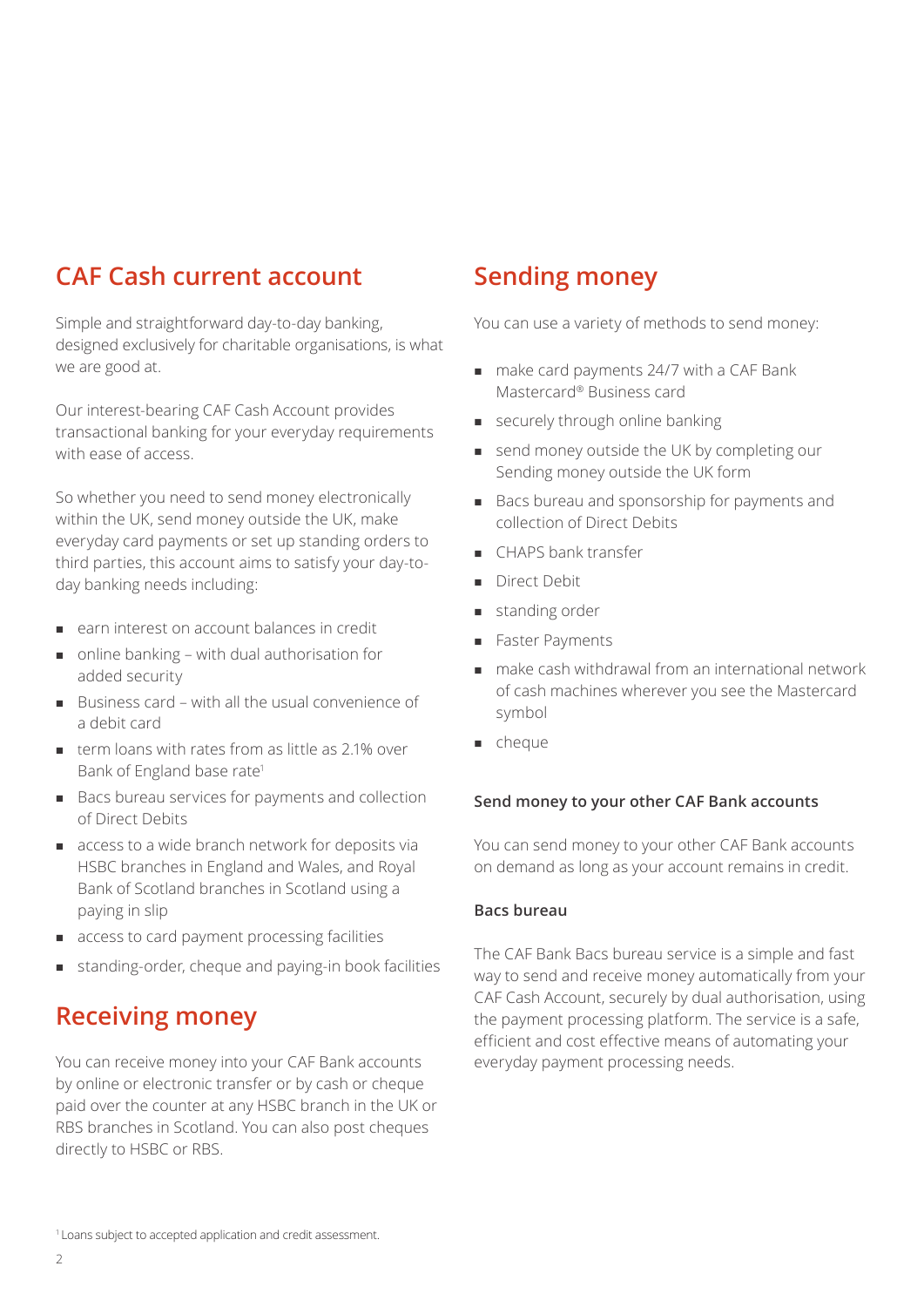### **Loans**

Finding a loan tailored to meet the needs and circumstances of your organisation is not always easy. As a trusted provider that understands the requirements of charities we can help you through the process, enabling you to concentrate on your cause.

Whether you're looking to undertake a project, refinance an existing agreement, purchase or refurbish a property or need working capital to expand your services, our experienced relationship managers will work with you to develop the right financial solution.

We assess each application on its own merit. We are committed to being a responsible lender and all loans are subject to a comprehensive assessment process.

Please note that we do not provide loans other than for business purposes. We do not provide regulated consumer credit agreements or regulated mortgage contracts.

# **Arranged Overdrafts**

If a loan is not suitable for your charity, an arranged overdraft as part of your CAF Cash Account may better meet your shorter-term needs.

# **Card payment processing**

We can give you access to payment processing services giving you the option to accept payments from all major credit cards and debit cards direct into your CAF Bank accounts. Working with our third party supplier our competitive rates will help you offer your donors an additional payment or donation method. Please note you will need to be Payment Card Industry (PCI) compliant to take advantage of this service.

For further information please refer to the PCI website at www.pcisecuritystandards.org

Having a card terminal will allow you to take:

- payments in a charity shop
- payments for services provided
- payments for memberships and tickets

# **CAF Gold deposit account**

Our CAF Gold deposit account provides instant access to your savings.

This allows you to build your funds without committing to a notice period. The easiest way to access your money is by operating the account alongside a CAF Cash Account and you can send and receive money between the two accounts.

This can be done easily online or by telephone, leaving you time to focus on the causes that are important to you. It is also possible to send money to other UK bank accounts held by your organisation.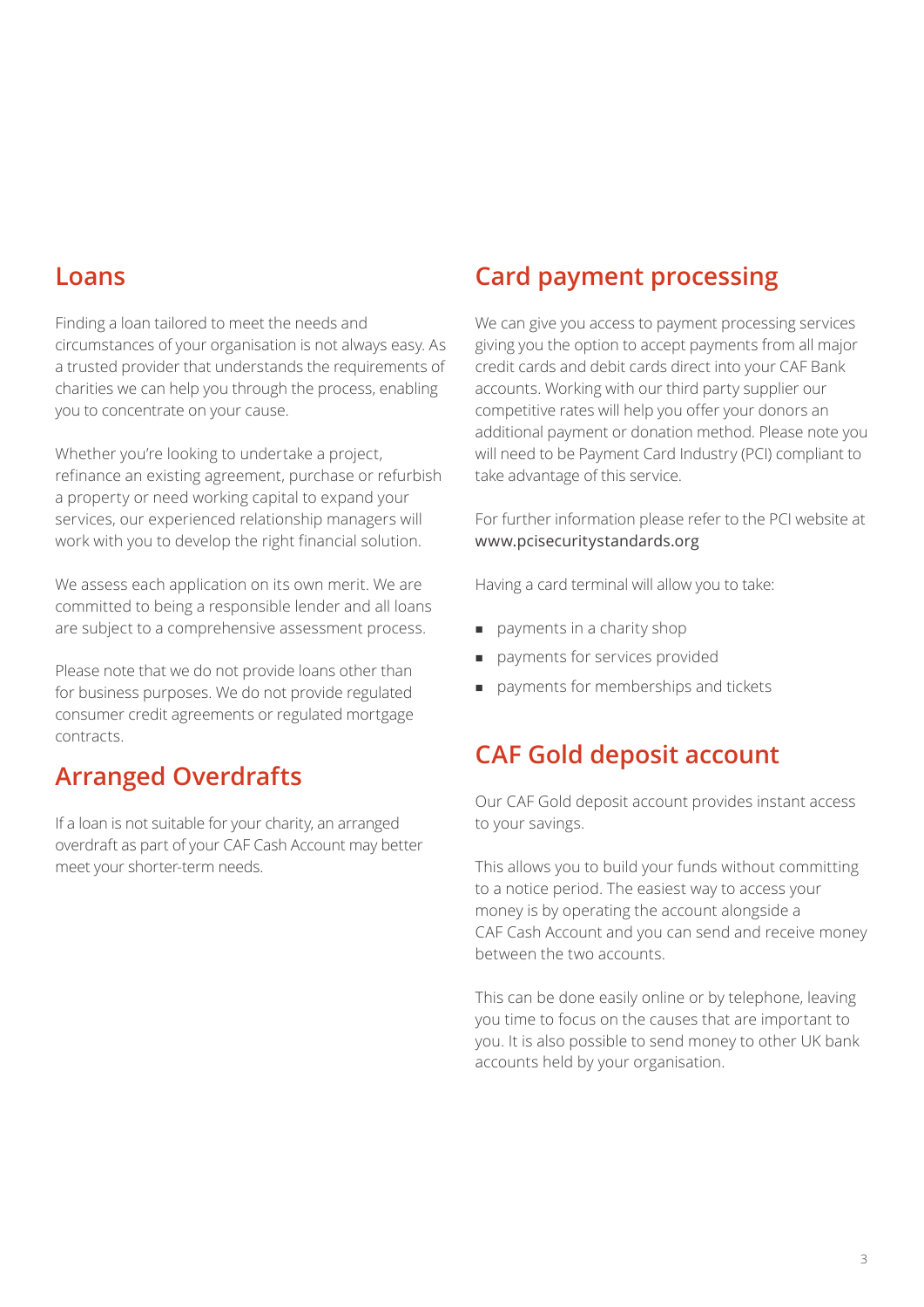# **CAF Bank Online**

You can manage your account with our simple-touse online banking service, a safe and secure way to manage your day-to-day transactions over the internet.

### **Dual authorisation**

Managing your account online gives you the benefit of additional security and fraud prevention measures using dual authorisation. Once a transaction has been initiated to a third party, it requires another online user, authorised by your organisation, to approve it before any money leaves your account.

You can:

- <sup>n</sup> view transaction history and balances for all your accounts
- pay variable amounts to your staff and suppliers
- view statements online
- send and receive money between your CAF Cash and Gold accounts
- send money to other UK bank accounts
- set up additional users with various administration permissions
- view Direct Debits
- set up, amend and cancel standing orders
- change your passwords
- order cheque or paying-in books.

### **CAF Cash Online QuickPay**

This is a free online service that lets you pay variable amounts to your staff and suppliers from your CAF Cash Account. Unlike a standing order, QuickPay allows you to transfer irregular amounts. You can control your payments online and they are sent electronically at no cost to your organisation.

### **Interest**

You can view our current interest rates at: www.cafonline.org/bankrates www.cafonline.org/banking

### **Traditional service**

You can, of course, choose to manage your account transactions by telephone, or by sending written instructions signed in accordance with your existing mandate held with CAF Bank.

Our UK based in-house Customer Service team is available to help you Monday to Friday 9am to 5pm on 03000 123 456 (excluding bank holidays). Alternatively you can email us at cafbank@cafonline.org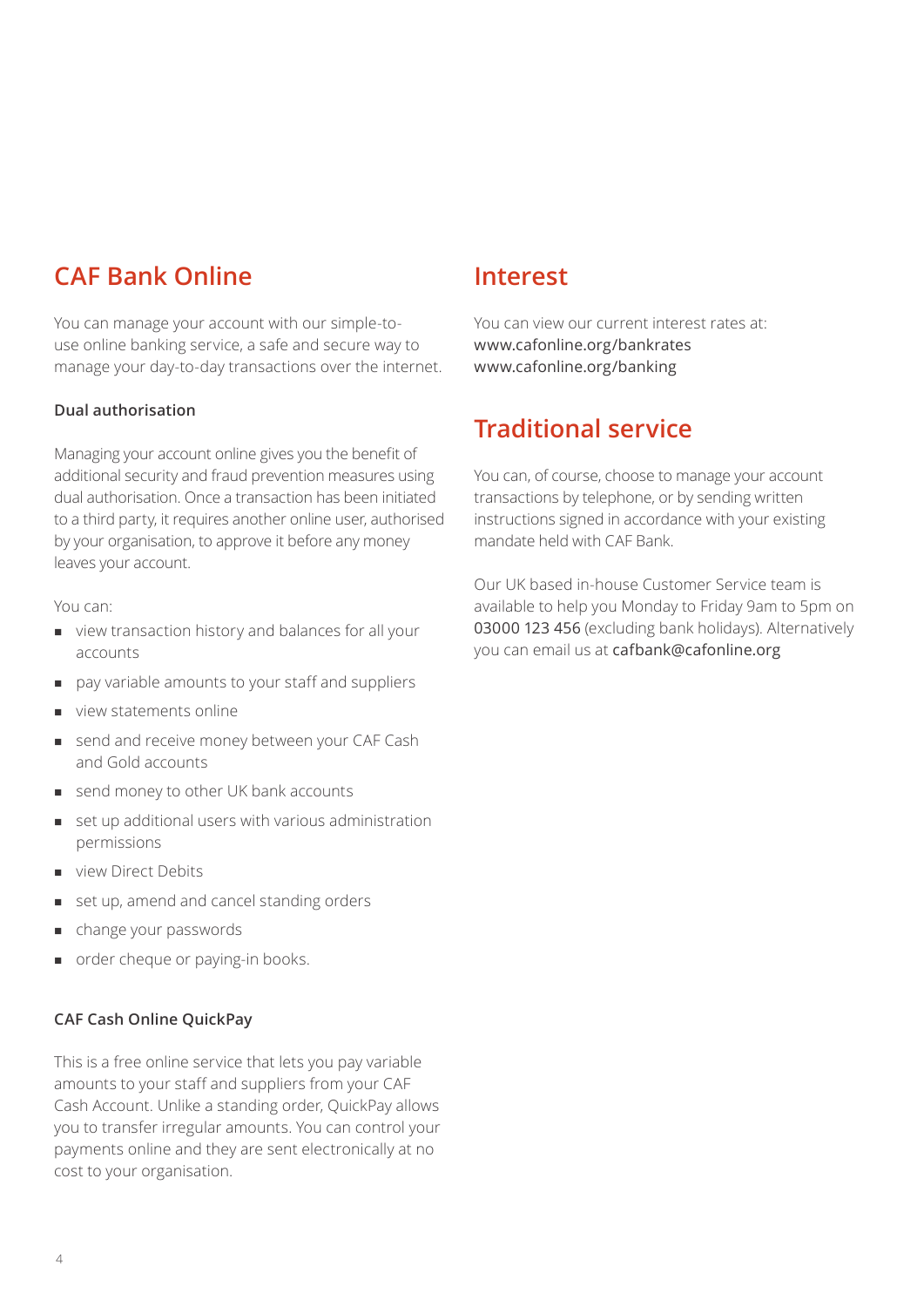# **Other CAF services**

### **Savings**

We can give you access to savings accounts with variable notice periods from 60 days to 1 year – helping you to meet your current needs and improve your future sustainability.

### **Flexible investments tailored to charities**

CAF can give you access to a range of charity investment products for long-term reward potential.

### **Advice and support**

Our team of advisors work with charity leaders and trustees to help their organisations become more sustainable and resilient.

### **CAF Donate**

CAF Donate is our innovative, multi-channel fundraising service that allows you to fully manage the entire donation experience online, over the phone or by post. For more information please visit www.cafonline.org/cafdonate

# **What you need to know**

Here are some questions most frequently asked by new and existing customers. If we haven't answered your question, please email cafbank@cafonline.org or call 03000 123 456

### **How safe is our money?**

CAF Bank invests deposits with the Bank of England and in 'AAA' rated bonds, and with a range of other carefully selected highly rated financial and non-financial organisations. CAF Bank does not invest in derivatives or structured products.

### **Do we receive any statutory protection?**

CAF Bank Limited is a member of the Financial Services Compensation Scheme (FSCS) established under the Financial Services and Markets Act 2000. Full details of the Scheme and its restrictions can be obtained on request by contacting the FSCS on 0800 678 1100 or 0207 741 4100, visiting www.fscs.org.uk or writing to FSCS, 10th Floor, Beaufort House, 15 St Botolph Street, London EC3A 7QU. Please note that only compensation related queries should be directed to the FSCS.

### **How is interest paid?**

Interest accrues to your account daily and is credited gross at the end of each quarter.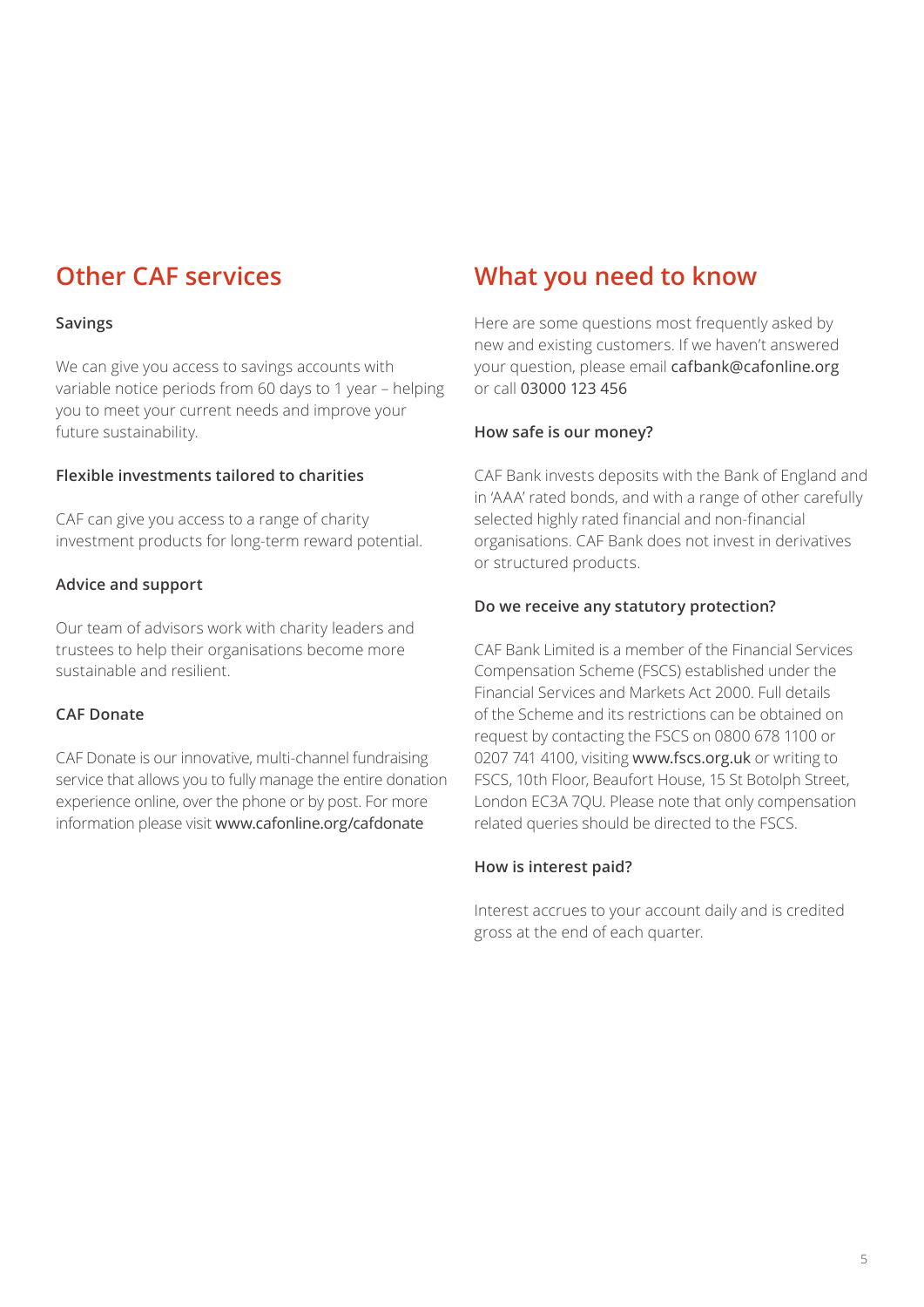#### **How often do we receive a statement?**

You can apply for online statements where you can view, print and save a PDF copy of your statement. You can also select how often you would like to receive a printed statement from us. By selecting to receive less frequent statements, you can help us reduce paper usage. You can keep track of your day-to-day transactions through our online banking service.

#### **We are an unregistered charity – can we open an account with CAF Bank?**

Yes – if you are a charity which is not registered with the CC or the OSCR, including charities which are exempt or excepted from registration, we can open an account for you. You will find clear guidance notes in the application form to help gather the necessary identity and verification documents.

#### **Should I choose HSBC or RBS counter service?**

This depends where you intend paying-in your cash and cheques. If you intend on banking in Scotland your banking can be done through RBS, for the whole of the UK this can be done at HSBC branches. If you require both please contact our Customer Service team on 03000 123 456.

### **How do we arrange for existing standing orders and Direct Debits to operate on our new CAF Cash Account?**

Simply complete the *Standing order and Direct Debit transfer to CAF Bank* form so that we can contact your existing bank for full details of your standing orders and Direct Debits. Once they have responded to us we will contact you to confirm which payments to transfer and put everything into place for you.

We recommend that you maintain sufficient funds in your old account until your new CAF Cash Account is fully operational and your funds have been successfully transferred across to your new CAF Cash Account. We expect this process to take four weeks. For donations and standing orders into your account, you need to tell your payees that your banking arrangements have changed.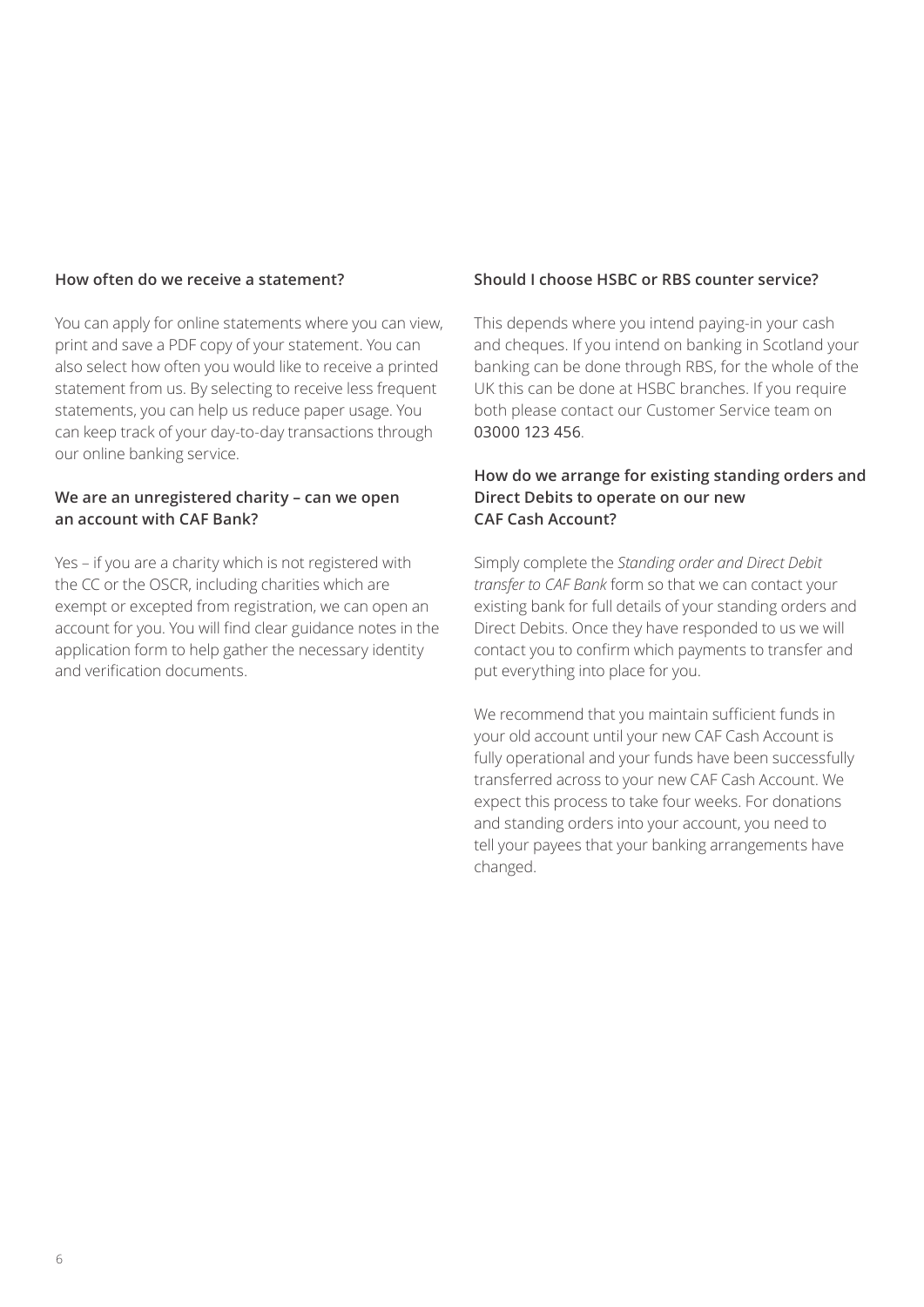#### **What if I have a complaint?**

At CAF Bank we value your custom highly and trust you will be entirely satisfied with our service. If however, you do have a comment or complaint about us we would like to hear from you. We will do our utmost to resolve your concerns fully and promptly.

If you have a complaint please call our Customer Service team on 03000 123 456 between 9am and 5pm Monday to Friday (excluding bank holidays). The team is fully trained in matters of this nature and all calls are recorded.

Alternatively you can write to us at CAF Bank Ltd, 25 Kings Hill Avenue, Kings Hill, West Malling, Kent ME19 4JQ or email us at cafbank@cafonline.org

If we cannot solve your problem immediately we will write to ensure that we have fully understood your complaint and to advise you who will be investigating it further. We hope to deal with most complaints within four weeks. Where we are unable to do so, we will write to you at the end of four weeks and advise you when we hope to be able to contact you further. If you are dissatisfied with our final response, or if after eight weeks we have been unable to issue our final response, you may have the right to take your complaint to the Financial Ombudsman Service.